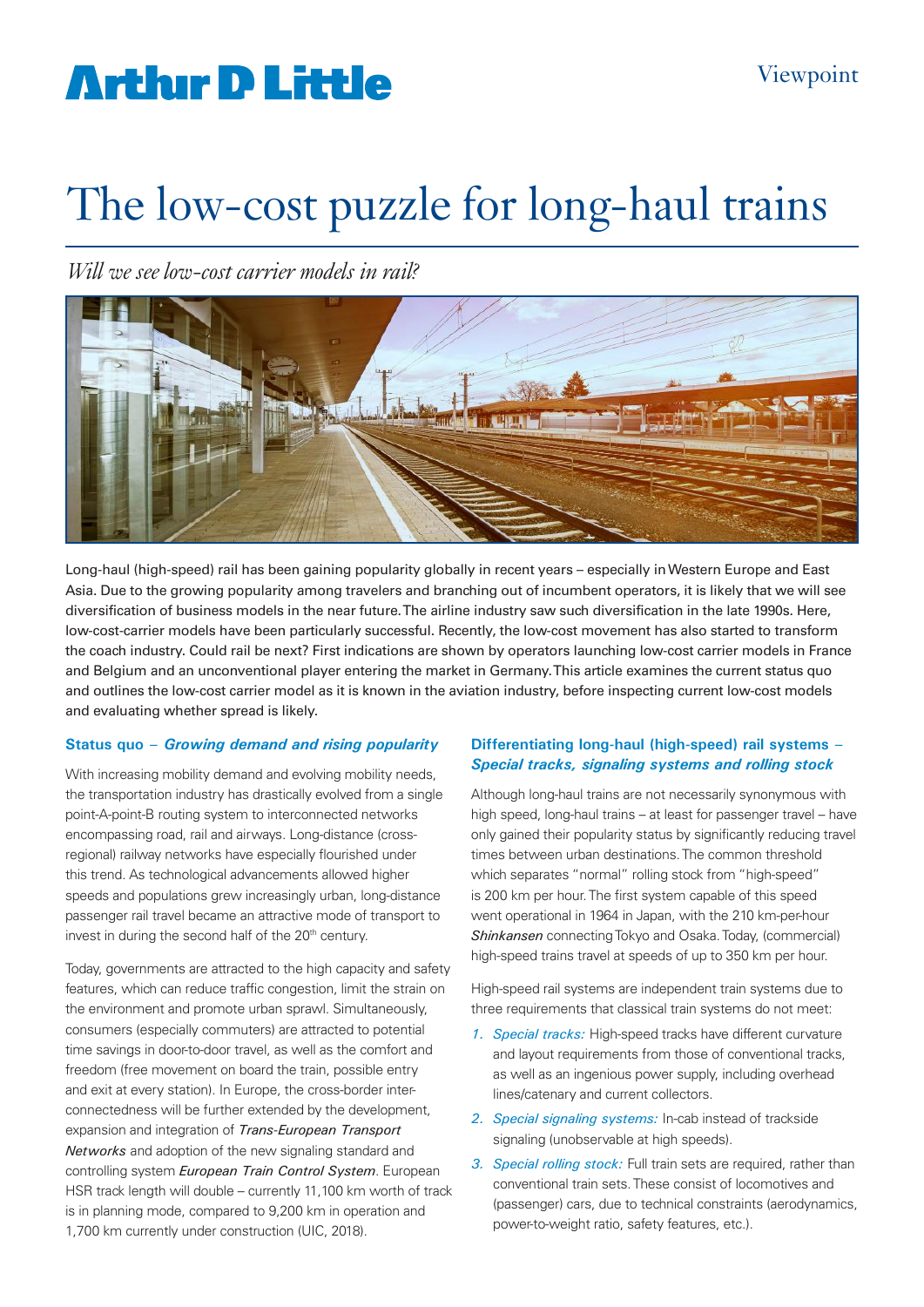# **Artlur D Little**

## **High-speed rail investments –** *Soaring capital expenditure*

Extraordinary capital investments in track, stations and rolling stock are required. Even before the construction of tracks begins, the cost of land appropriation, environmental studies, and time required to reach political consensus accumulate to billions and years. Difficult topography and terrain requiring bridges or tunnels adds to the already-high cost of tracks. In Europe, the average cost per 1 km of track is 15–40 m  $\epsilon$ (UIC, 2018). Moreover, traditional train stations have to be reconstructed if they are to allow stoppage of rolling stock and increases in passenger traffic. Thus, investments usually occur on public rather than at private levels.

## **Cost drivers for operators –** *Inverse relationship between share of cost and ability to influence cost*

To access railway infrastructure, operators buy licenses. In Germany, for example, track access costs  $4 + \epsilon/km$ , and station access costs  $5+ \epsilon$  per stop. This already balances a significant portion of the 28 €/km revenue *(Bundesnetzagen-tur, 2016)*. New rolling stock costs approximately 35 m € for one 350-seat set, with maintenance costs of 5 percent (1.75 m  $\epsilon$ ) per annum, assuming mileage of 500,000 km (UIC, 2017). The licenses and rolling stock result in two-thirds of all operator costs being fixed and independent from rolling stock load factor (travel volume).

#### Operator cost drivers



#### Source: Arthur D. Little

The figure above illustrates the three cost drivers that train operators face – as well as their ability to influence these drivers; the relationship is inversely linked. The extent of influence on the largest cost driver, infrastructure, which makes up 45 percent of overall cost, is extremely limited. Operators must pay licensing fees for track and station access. The second-largest cost driver, hardware and maintenance, which makes up 35 percent of overall cost, can only be influenced to a certain degree. Operators can opt to use standardized, stripped-down trains, optimize efficiency and elongate usage times. Nonetheless, significant investments still have to be made. Ultimately, the smallest cost driver, selling, general and administrative costs, which makes up 20 percent of overall cost, can be influenced the most. Depending on how overheads are structured and employee labor conditions are set up, as well as the degree to which marketing and sales take place in a brick-and-mortar, click-and-mortar or pure-play environment has a significant effect on cost.

### Case study: The low-cost carrier (LCC) model in aviation – *rapid spread, limited market share*

Budgeting is in fashion. Consumers today demand fast, cheap and convenient services. The LCC model, as it's known in the airline industry, caters to this demand. Here, LCCs work under the principles of keeping costs low and passing the cost savings on to the customer in the form of less expensive prices. Price, after all, is the most important factor influencing modal choice.

In Europe, the LCC model has been very successful and, as can be seen from the figure below, now accounts for over one-third of the seat capacity offered by airlines. Ryanair is the prominent success story, and now the biggest brand in terms of passenger numbers, having serviced 130 million passengers in 2018 (Ryanair, 2018). LCCs have been so successful that they initially crowded out powerful players that had been the "top dogs" for decades. The incumbents responded by setting up their own low-cost offerings, such as Lufthansa with *Germanwings* and *Eurowings*.



LCC key success factors are:

- 1. Using low-price infrastructure; for example, positioning airports outside cities or buying starting and landing slots at non-peak times.
- 2. Using standardized aircraft (one make or model) to seize purchasing discounts and enable standardized maintenance and servicing processes.
- 3. Optimizing turn time and increasing usage efficiency by maximizing the time spent in the air.
- 4. Employing young, minimally trained personnel on low wages to perform a multitude of tasks.
- 5. Offering a no-frills service and profiting from ancillary revenue, i.e., forcing customers to pay for every product and service that is not included in the fare.

By employing these tactics, LCCs have been able to achieve a 25–50 percent cost advantage in servicing short-haul flights, and 15–30 percent for mid- to long-haul flights – which has been eyed with envy by other players and industries (ADL, 2018). However, if seating density on the aircraft were to be taken out of the equation, the cost advantage would shrink significantly.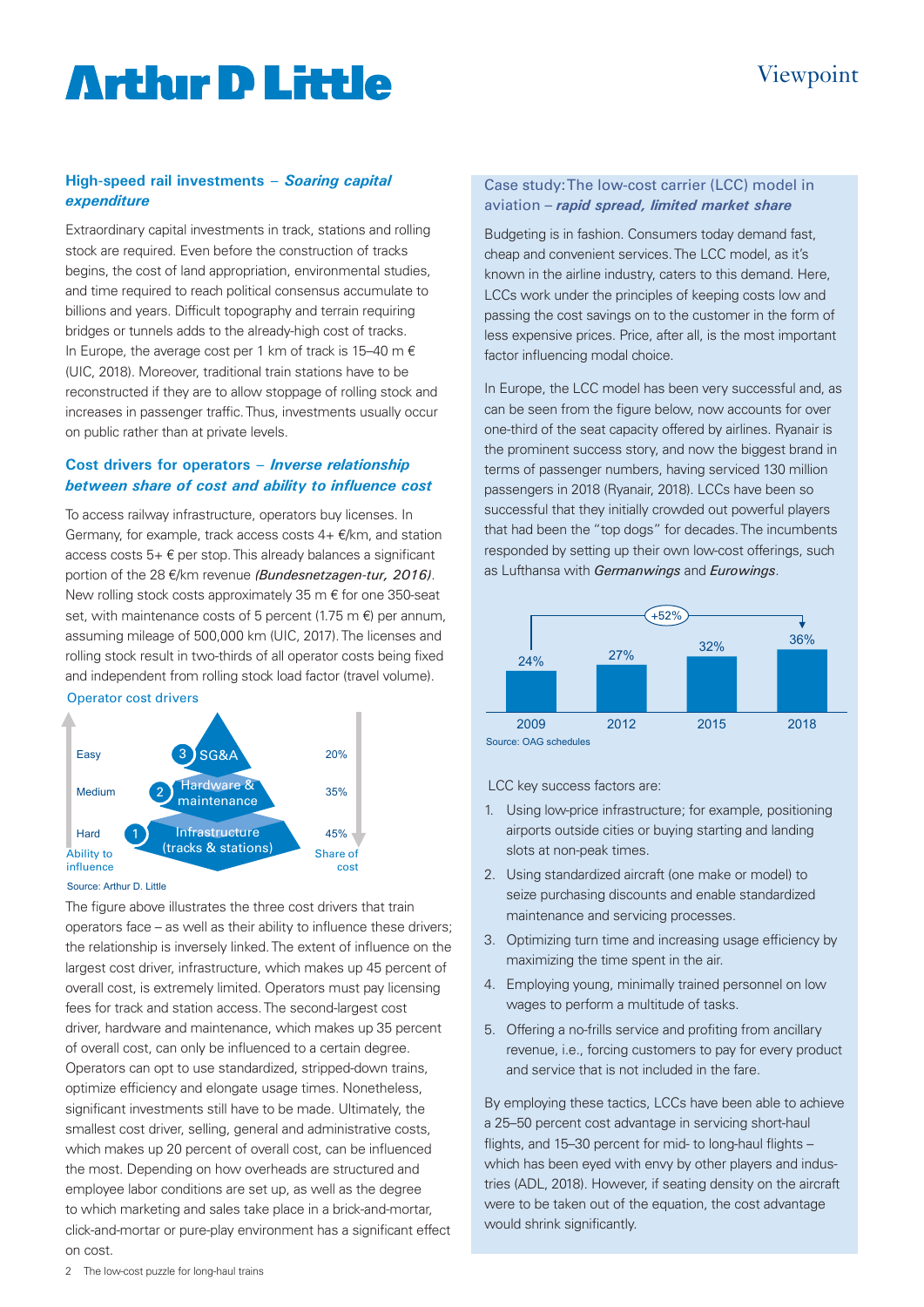# Viewpoint

# **Artlur D Little**

LCCs mainly target tourists (rather than business customers and commuters), for whom price, rather than time, is the most important decision-making factor when booking flights. Notably, the LCC model works best on short-haul flights. This is because with longer travel times, customers consider the no-frills service less favorable. For long-haul flights the value proposition of offering more comfort becomes in-creasingly welcome.

Recently, the LCC model has also transformed the European coach industry after its liberalization in the early 2010s. The demand for coach travel had been dormant and only played a marginal role, but the newly opened highly competitive market quickly showed that coach travel was a viable alternative to rail and car. The most successful company excelling in the market is *FlixMobility*, which now has over 90 percent market share in Germany and around the same load factor as the *Deutsche Bahn (DB)* – 50 percent (*FlixMobility*, 2018). Surprisingly, in 2018 *FlixMobility* entered rail.

### **The French and Belgian cases –** *Minimize service, maximize convenience*

Even though we have yet to see the same impact from low cost in rail as we have seen in aviation, first moves have been made. In France and Belgium, two operators have added the business model to their existing offering portfolios.

In 2013, France's SNCF launched the low-cost brand *Ouigo*. Using standardized, older-model *TGVs* with a no-frills approach, it started servicing a route from Paris to the south of France. Since then, the brand has rapidly expanded and added new routes, and now services most major routes in the country.

*Ouigo* services secondary train stations outside city centers and maximizes capacity in its rolling stock – just like LCCs in aviation. Trains are solely equipped with second-class seating, no buffet wagons and minimized storage space. Due to optimized departure and minimized turning times, as well as nighttime maintenance, the rolling stock covers twice as many kilometers as the *TGV* (*Ouigo*, 2017).

Further distinguishing features include:

- **n** Operating in a closed system, which means access to and from trains is granted by a special ticketing check.
- Standard pricing is far below average **TGV** prices. Reservations, electrical sockets and large luggage allowances cost extra.
- sales and customer service costs are kept to a minimum by conducting all activities over the internet.
- **n** Labor costs are kept low by hiring young employees (lower HR costs) to perform a multitude of tasks and fulfill their statutory resting times in special resting rooms on board, rather than at destinations.

Fifty percent of customers switched from the classical *TGV* and *SNCF* plans, which increased *Ouigo* market share to 25 percent of its high-speed offering (*SNCF*, 2018).

In 2016, three years after the launch of *Ouigo*, *Thalys* **EXAMPLE STARTS STARTS IN STARTS IN STARTS STARTS TO USING THE STARTS STARTS TO USING THE STARTS STARTS STARTS** Similar to *Ouigo*, it offers a no-frills service in capacitymaximized trains, employs little personnel, and conducts all sales activities via the internet. However, *Izy* differs from *Ouigo* in two aspects: (1) it services primary rather than secondary train stations at its destinations, and (2) routing is carried out on conventional, non-high-speed tracks. Thus, "normal" stop fees and lower track fees are incurred.

According to *Thalys*' CEO Annes Ogier:

*"All studies confirm that most people prefer the comfort and speed of Thalys to driving. We have a new solution. Reducing the speed and simplifying onboard service to a minimum enables Izy to offer a journey at a low price, but one which is still faster, safer, more sustainable and more comfortable than by car.*" (Railway Gazette, 2016).

**The German case –** *Network effect and low-asset strategy*

In March 2018, *FlixMobility* launched its brand *FlixTrain*, servicing a route from Cologne to Hamburg with an aggressive starting price of 9.99 € for the 400+ km ticket. For the first time ever, the *DB* (99 percent market share on long-haul routes in Germany) is facing competition. While there have been various operators trying to service routes throughout the years, none have managed to attract the customer threshold or comfortably position themselves in the asset-heavy industry. *FlixTrain* will prove to be a different player, as it can incorporate train routes into an existing network of bus routes, and has powerful financial investors and an established brand. After the launch, the *DB* responded by expanding its own array of low-cost tickets and including free add-ons, such as public transport city tickets, with existing offers.

*FlixTrain* applies a low-asset strategy by investing in neither infrastructure nor hardware. It solely acts as an overarching sales arm, leaving operations to independent operators that profit from the successful brand name. The success on its three routes means the target of 500,000 passengers per annum is not out of reach. To achieve this goal, the routing offering is to be greatly expanded in 2019 (*FlixTrain*, 2018).

## **First learnings –** *Rail mirroring airlines*

In the three use cases, operators mirror the airline LCC business model using the same means to cut costs and up revenue.